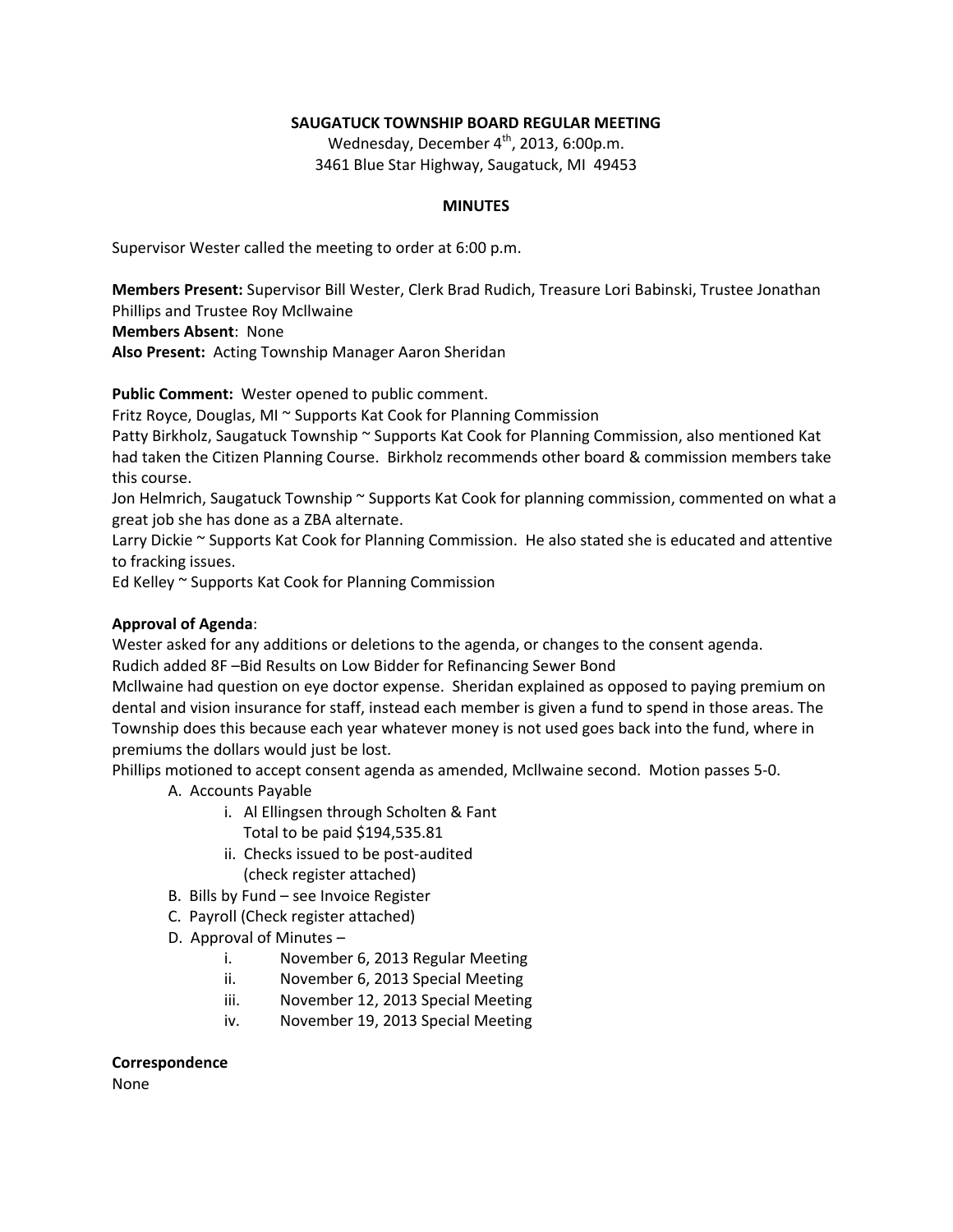#### **Unfinished Business**

A. Zoning Board of Appeals, Planning Commission to 5 members.

There will be no change in the number of members on either board

B. Al Ellingsen Job Transition

Ellingsen's retirement date for all zoning and planning is set for July  $1<sup>st</sup>$ . He will remain as zoning deputy administrator and building inspector after that date. Sheridan is drawing up a new memo to clarify changes for the board and it will be presented at next meeting.

### **Unfinished Business (continued)**

C. Appointment to Planning Commission

Applicants Andrew Prietz and Kathleen Miller-Cook were present at the meeting and were given time to speak about why they would be the right person to become the newest Planning Commission Member. Rudich motioned to appoint Kat Cook, Mcllwaine second. Discussion-Phillips wants to know if Cook could still serve as ZBA Alternate if chosen, and that answer was no. Motion passed 4-1. The board recommended to Candidate Andrew Prietz that he apply when the ZBA Alternate when that position is posted.

### **New Business**

A. Township Sewer Ordinance & Rate Resolution

~Wester motioned to approve the Township Sewer Ordinance, Phillips second.

Roll Call Vote on Township Sewer Ordinance:

Rudich – yes Wester – yes Mcllwaine – yesBabinski – yes Phillips – yes ~Wester motioned to approve the Rate Resolution, Phillips second.

Roll Call Vote on Rate Resolution:

Mcllwaine – yes Babinski – yes Phillips – yes Wester – yes Rudich – yes

B. Signs, Billboards & Visual Attraction Devises Ordinance

Wester motioned to approve the updated signs, billboards, and visual attraction devices ordinance. Rudich seconded.

Roll Call Vote on Signs Ordinance

Wester – yes Phillips – yes Mcllwaine – yes Babinski – yes Rudich – yes

C. Private Roads and Driveways Ordinance

Both Wester & Phillips were not comfortable approving this ordinance as presented due to the section on preservation and the detailed listing of tree's that fall under this. Wester stated he felt this was too restrictive on land owners. Wester motioned to send this ordinance back to the Planning Commission for review of the listing of trees. Phillips second. Motion passes 4-1.

D. Resolution on Objection to Ownership – Deep Harbor

No Discussion.

Mcllwaine moved to adapt as prepared, Rudich second.

Roll Call Vote on Resolution:

Phillips – yes Mcllwaine – yes Babinski – yes Rudich – yes Wester – yes

E. Township Hall Rental Agreement

A document has been put together for all fees and rules for renting Township Hall. The discussion at this meeting was at the rental fee/deposit amount that should be charged. The main concern of the board was how any damage made to the building during these events would be paid for. Mcllwaine motioned to place a \$100 rental fee, plus a \$200 refundable deposit to rent the hall. Wester Second. Motion passes 5-1.

**New Business (continued) New Business**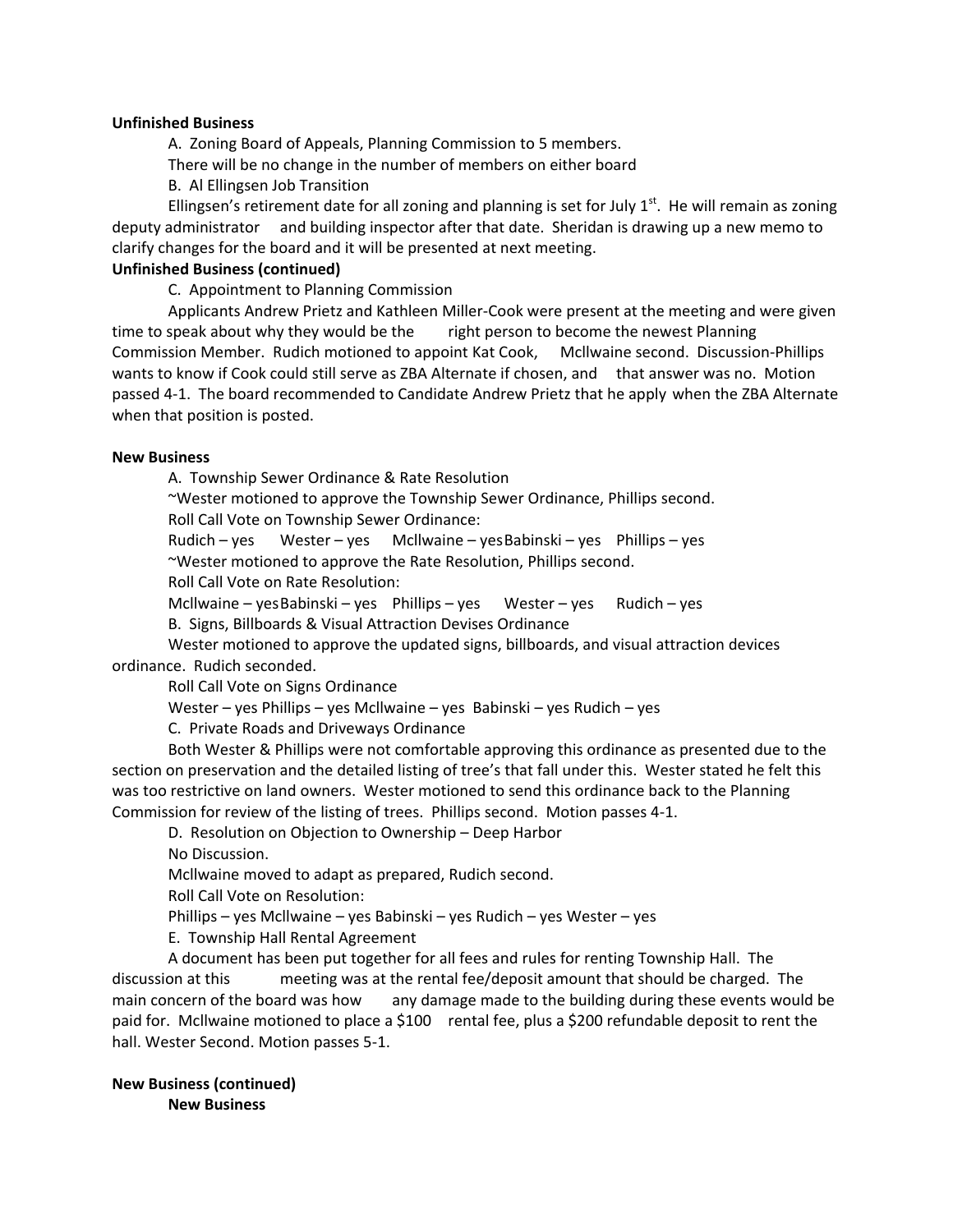F. Bid Results on Low Bidder for Refinancing Sewer Bond

Sheridan worked with banks in the area to refinance the current sewer bond; in doing this he saved the special assessment district tax payers \$69,483.73. Phillips motioned to approve the low bid on the sewer debt reduction. Wester second.

Roll Call Vote on Sewer Bond:

Wester – yes Phillips – yes Mcllwaine – yes Babinski – yes Rudich – yes

### **Committee Reports**

A. Planning Commission. – Held a public hearing on the 2 ordinances presented in today's meeting. The fracking committee is also working on a few ordinances to be presented at the next Planning Commission meeting focusing on Wetland Protection, Truck Routes and updating the Fire Emergency responding ordinance

B. Road Commission. No update. Wester stated his concern with the gully's that are not protected with guard rails at the intersections of  $127<sup>th</sup>$  &  $63<sup>rd</sup>$ . Mcllwaine wanted to know if Maple Street still required a retaining wall after reconstruction. Wester is addressing his issues with road commission and Sheridan let Mcllwaine know that the Maple Street has been taken care of without the need to put in a wall.

C. Interurban. Phyllis Yff has been named the new executive director; looking for a new Part Time Position. Phil Quade who represents the township on this board no longer lives or works in the township, Wester suggested that a replacement be found to represent the Township because of this.

D. Fire Board. Recycled 2,567 pounds of electronic waste and didn't cost the Fire Dept Anything. Kawasaki has given the department a 3-month use (at no cost) of the mule for beach rescue. The Dept is also purchasing a new washing machine to wash gear after a fire that meets the EPA Standards.

E. Harbor Authority Liaison – DEQ has issued two permits, one for harbor-wide dredging which is good for five years and the other is to approve a pipeline to move dredged sediments and waste to KLSWA. The Authority is working on a draft revocable easement to present to the board in January. At the workshop it was discussing having Saugatuck township join the Authority as a full member next year.

F. Supervisors Report. December  $12<sup>th</sup>$  there will be an open house from 3-5pm for residents to view the renovated hall. Wester is also continuing to look into how to get wireless internet throughout the township.

G. County Commissioner Dean Kapinga. There is still a shortage in revenue for recycling services, the county need to find a way to reduce the shortfall so we can continue to have this service. There is a new radio tower going up in at the Felt mansion to fix the problem of the fire department's radios not being able to communicate in certain areas in the dunes. If the Felt Mansion doesn't fix the problem, another transmitter will also be placed at Baldhead. Kapinga also reviewed where the senior & vets millage dollars have been spent over the last 3 months.

**Public Comment.** Wester opened the meeting to public comment.

Fritz Royce – wanted to know if the township has any idea of the cost of providing Wi-Fi and if any quotes have been given. Wester said not at this time, after the first of the year more information should be available.

Garret Sterns – Has an issue with the harbor dredging materials be placed at KLSWA, feels it will put additional costs on the township. Also does not want his property under jurisdiction of the Harbor